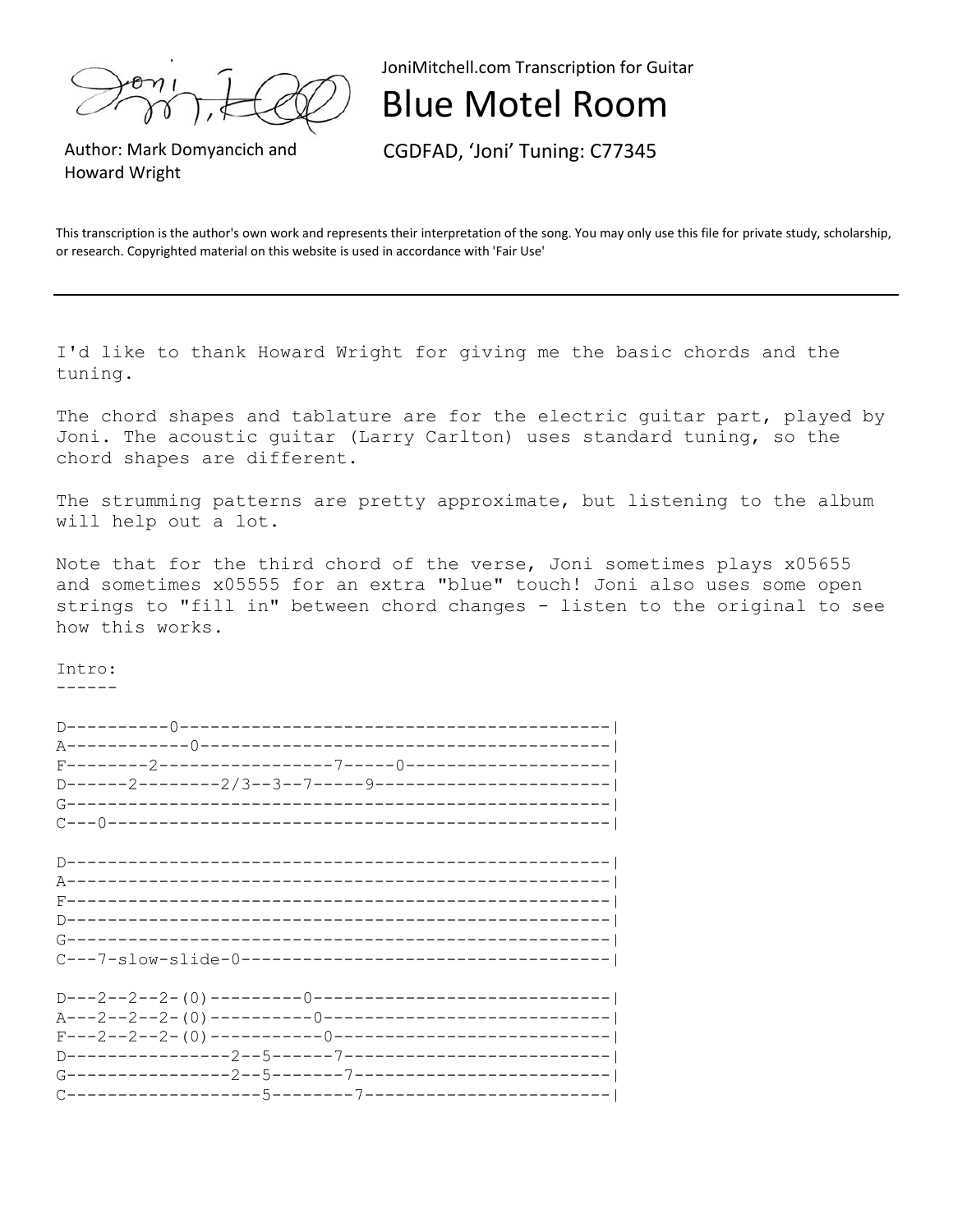Verse 1:

\_\_\_\_\_\_\_\_

I've got a blue motel room with a blue bedspread  $D$ ------- $A-- F---5$  $D---5$  $G - - -5$  $C = -5$ I got the blues inside and outside my head  $C---3------3---3---3---3---3---3---3---3---3---3---1-1$ Will you still love me When I call you up when I am down? Verse 2: --------Here in Savannah it's pouring rain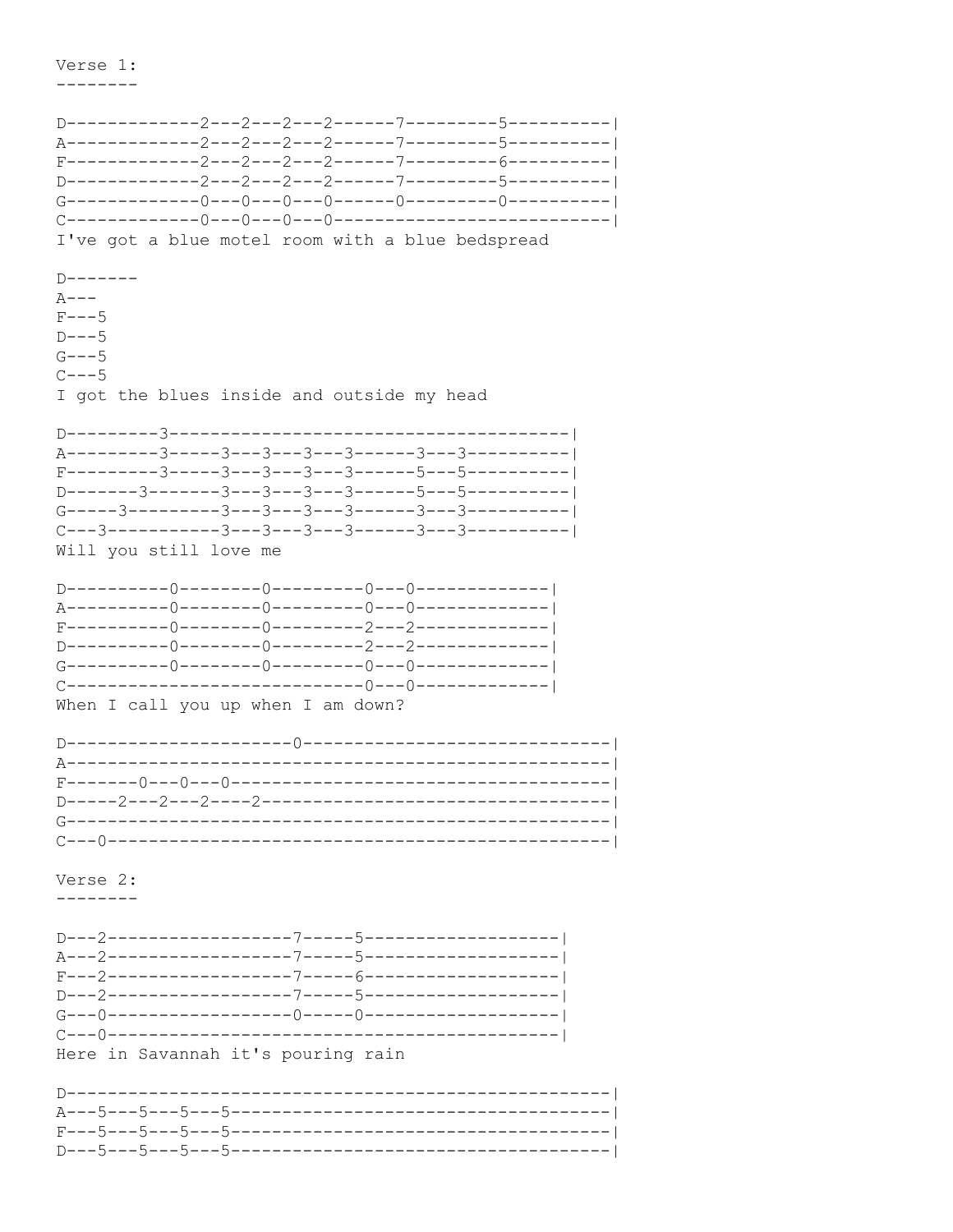Palm trees in the porch light like Slick black cellophane Will you still love me When I call you up when I get back to town? Middle 8: \_\_\_\_\_\_\_\_\_\_  $\mathbf{L}$ 10 10 10 9 0 0  $1 \t1 \t1 \t1$ I know that you got all those pretty girls coming on  $111111$  $111111$ 777777 779977  $111111$  $111111$ Hanging on your boom-boom-pachyderm  $| | | | | | | |$ 555555  $111111$ Well you tell those girls that  $111111$ 557755  $111111$ You've got German Measles  $| | | | | | | | | |$ 002200  $111111$ Honey, tell 'em you got germs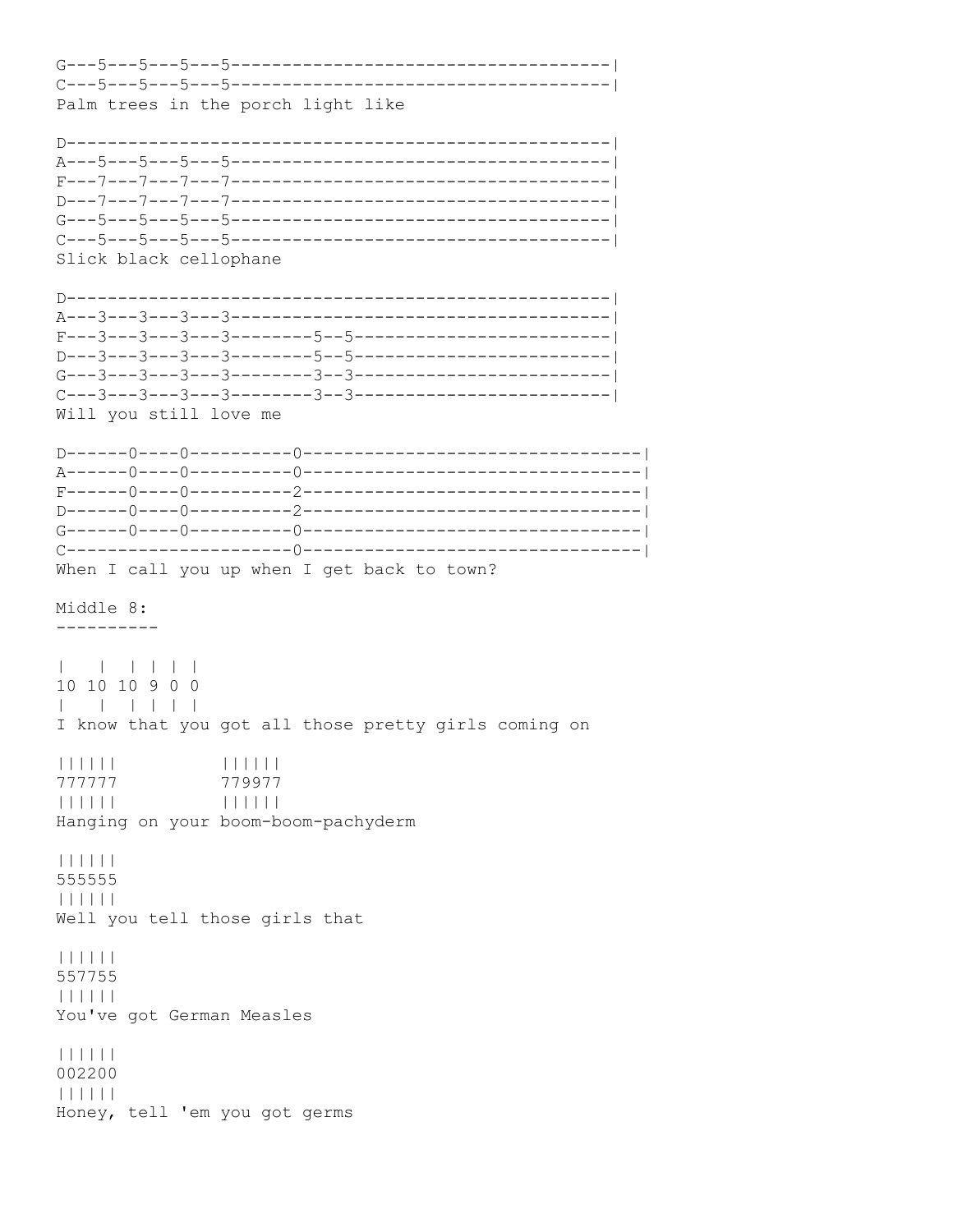|||||| 777777 |||||| I hope you'll be thinking of me |||||| 779977 |||||| Because I'll be thinking of you | | | | | | | | | | | | 10 10 10 10 10 10 10 10 12 12 10 10 | | | | | | | | | | | | While I'm traveling home alone |||||| |||||| |||||| |||||| 333333 335533 x00000 002200 |||||| |||||| |||||| |||||| Tell those girls that you've got Joni she's coming back home Verse 3: --------- (Chord shapes same as previous verses) I've got road maps from two dozen states 555555 557755 I've got coast to coast just to contemplate 333333 Will you still love me 335533 When I get back to town 002000 Verse 4: -------- 002222 It's funny how these old feelings hang around (this is where the slightly "off-sounding" part is played! :) D------7-------5--0---------------------------------| A------7--0----5--0---------------------------------| F---7-------0--5------------------------------------| D---------------------------------------------------| G---------------------------------------------------| C---------------------------------------------------|